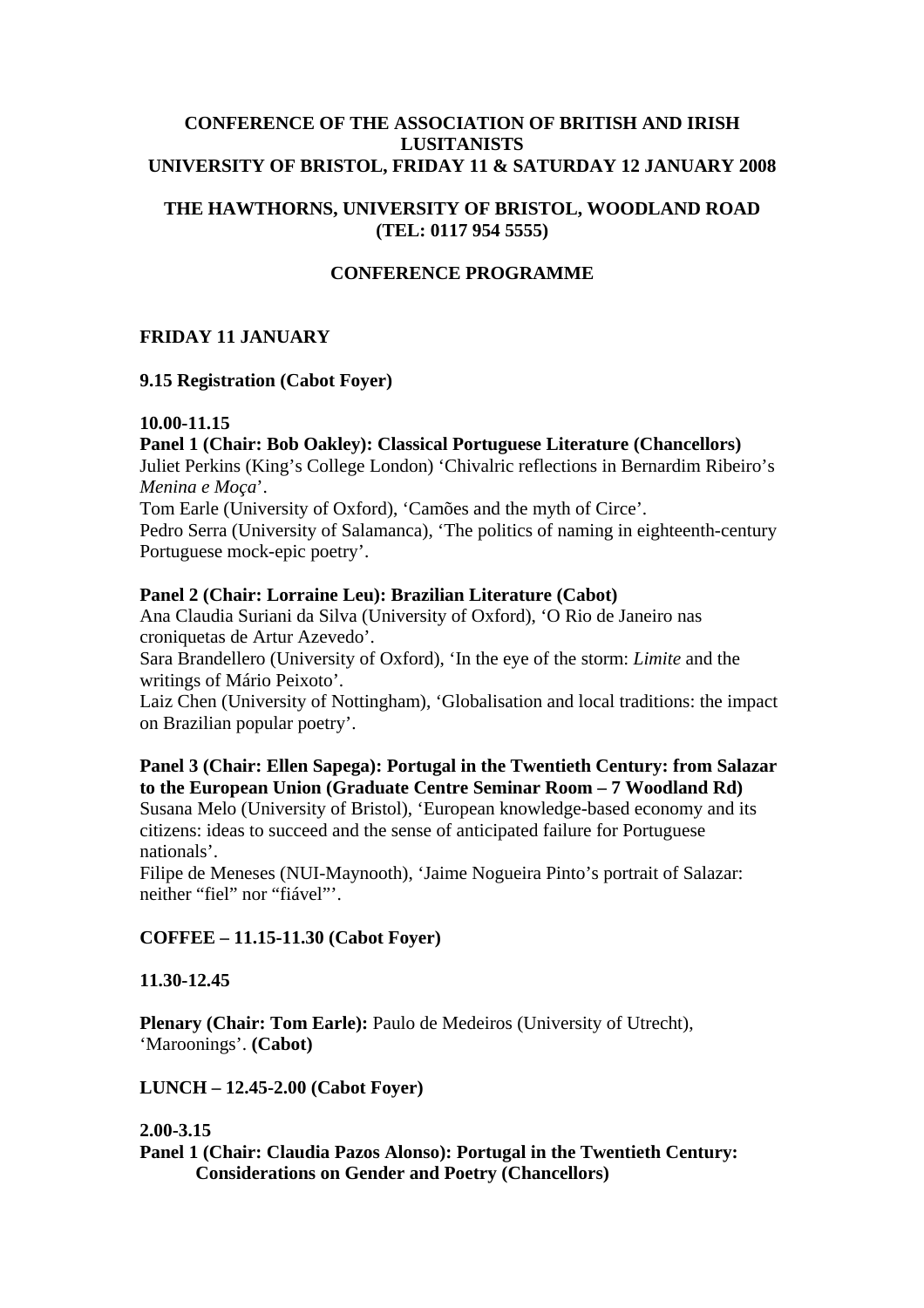Anna Klobucka (University of Massachusetts – Dartmouth), 'From Sappho to Sophia and beyond: towards a history of Portuguese women's poetry'. São Lopes (University of Cambridge), 'The end of a cycle: Florbela Espanca's "Reliquiae" and the rationalisation of lived experience through memory'. Luís Trindade (Birkbeck College London), 'António Silva and Vasco Santana: figures of masculinity under Salazarism'.

# **Panel 2 (Chair: Lisa Shaw): Brazilian Literature and Film (Cabot)**

Lucia Villares (University of Oxford), 'Female characters in Graciliano Ramos's *Angústia* and *Vidas secas'.*

Stephanie Dennison (University of Leeds), 'Politicising Nelson Rodrigues: Arnaldo Jabor's film adaptation of *Toda nudez será castigada*'.

Katia Maciel (University of Southampton), 'Effect of cross-media exploitation on social debate'.

Mariana Cunha (Queen Mary College London), 'Landscapes of ruins: the settings of migration in the film, *The Man who Turned into Juice'.* 

### **Panel 3 (Chair: Tom Earle): British travellers in Portugal (Graduate Centre Seminar Room, 7 Woodland Road)**

Zulmira Castanheira (Universidade Nova), 'A Portuguese student among the mountains: Robert Southey, the first English lusophile'.

Isabel Martins (Universidade Nova), 'A brief notice of a written and visual illustration of Portugal: William Morgan Kinsey's *Portugal Illustrated.* 

Maria da Conceição Castel-Branco (Universidade Nova), '*Lusitanian sketches of the pen and pencil*: percursos lusitanos de William Henry Giles Kingston'.

# **TEA – 3.15-3.30 (Cabot Foyer and Graduate Centre Seminar Room)**

#### **3.30-4.45**

#### **Panel 1 (Chair: David Frier): Contemporary Portuguese Fiction (Cabot)**

Ana Paula Arnaut (Universidade de Coimbra), 'A gaiola, a raposa e a mulher: (in)variantes do feminino na ficção de António Lobo Antunes'.

Rhian Atkin (University of Leeds), 'Meditation on a stripy tie: expression of the self in Sttau Monteiro's *Um Homem Não Chora*'.

Suzan Williams (University of Birmingham), 'The dichotomy of love and death in the fictional work of Teolinda Gersão'.

Mark Sabine (University of Nottingham), 'History, harmony and truth: musical symbolism in Saramago's *Memorial do Convento*'.

#### **Panel 2 (Chair: Lorraine Leu): Brazilian Cultural Studies (Graduate Centre Seminar Room, 7 Woodland Rd)**

Daniel Stone (King's College London), 'Concepts of race, modernity and witchcraft in the work of Recife's Serviço de Higiene Mental'.

Charlotte Liddell (University of Manchester), 'Constructions of women in medical discourse in mid-nineteenth-century Brazil'.

Margaret Clarke (University of Portsmouth), 'Digitofagia: the aesthetics of Brazilian digital media'.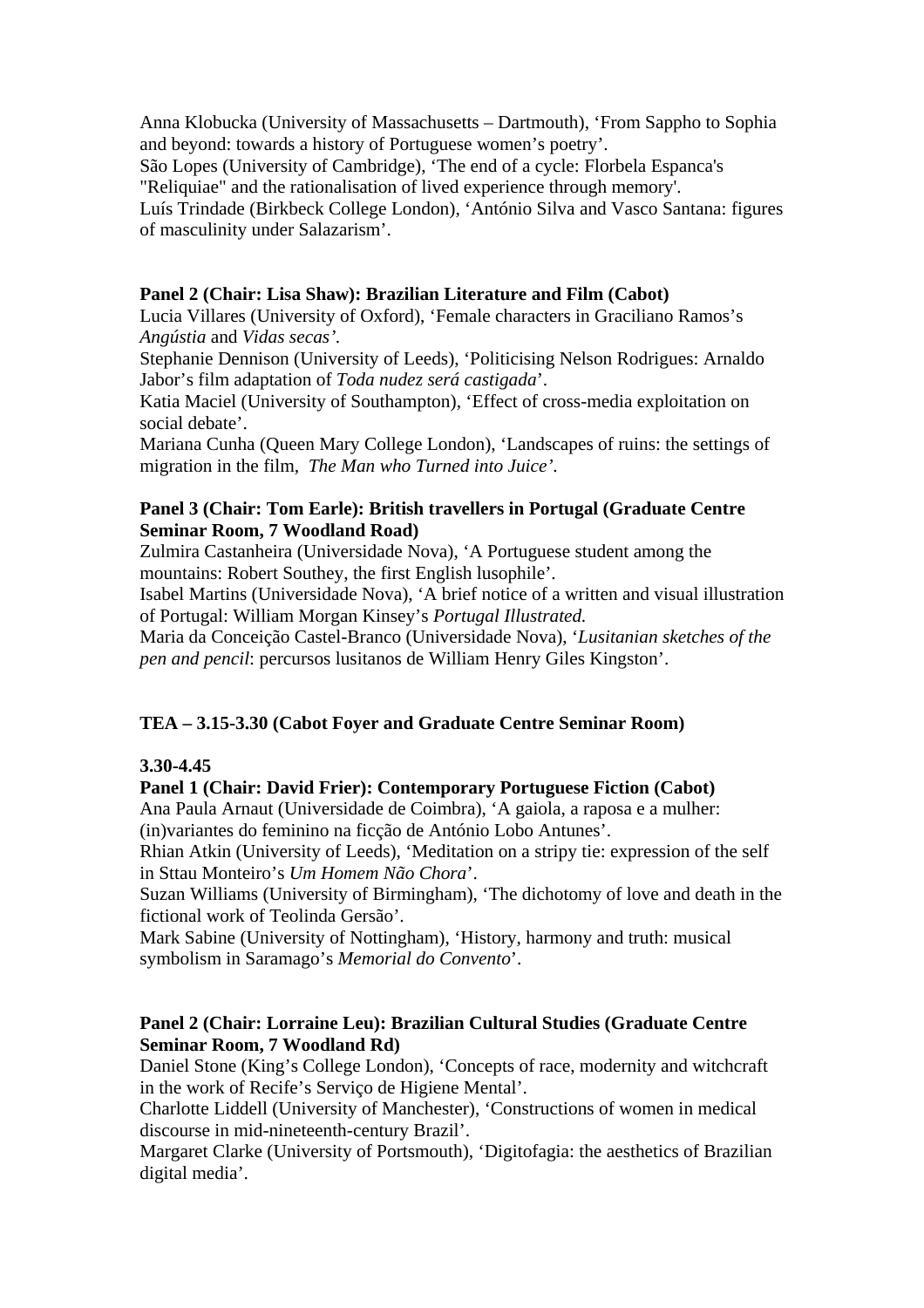Antônio Márcio da Silva (University of Bristol), '"Isso não Xica!" O corpo escravo e o imaginário da *femme fatale* no filme Xica da Silva (1976): de striptease a masoquismo'.

### **Panel 3 (Chair: João Cosme): Death, Performance and Identity in Lusophone African Fiction (Chancellors)**

Igor Cusack (University of Birmingham), 'Performance and the mobilisation of identity in the literature of lusophone Africa'.

Anne Sletsjøe (University of Oslo), 'Dead protagonists in contemporary lusophone African fiction'.

David Brookshaw (University of Bristol), 'Mia Couto's Indian Oceanism comes to a head: *O Outro Pé da Sereia*'.

### **5-6.30**

#### **Annual General Meeting (Cabot)**

(including an address by Naomi Segal, from the Institute of Germanic and Romance Studies, University of London)

### **7.45**

**Conference Dinner** – A Cozinha, 40 Alfred Place (tel: 0117-944 3060)

# **SATURDAY 12 JANUARY**

#### **9.30-10.45**

### **Panel 1 (Chair: David Frier): Contemporary Portuguese Fiction and Comparative Literary Studies (Cabot)**

Raquel Ribeiro (University of Liverpool), 'Bush or Camões? Maria Gabriela Llansol's contribution towards an understanding of the "European" Community'. Patrícia Vieira (University of Leeds), 'The reason of vision: variations on subjecthood in José Saramago's *Blindness*'.

Victor Mendes (University of Massachusetts – Dartmouth), 'Plagiarism networks: Burton, Sterne, Garrett and Machado de Assis'.

#### **Panel 2 (Chair: Jaine Beswick): Portuguese Linguistics (Chancellors)**

Stephen Parkinson (University of Oxford), 'Not so different after all: comparative phonology of English and Portuguese for language teaching'.

Ana María García Martín (University of Salamanca), 'Variação linguística e ensino do português como língua estrangeira. Algumas reflexões'.

Lúcia Rottava (Birkbeck College), '"Vozes" multilíngues na produção oral e escrita de aprendizes de português brasileiro como língua estrangeira'.

### **Panel 3 (Chair: Paulo de Medeiros): Race and Representation in Lusophone Cultures (Brunel)**

Manuela Ribeiro Sanches (Universidade de Lisboa), ' "What's going on": race, history and global/local politics of representation'.

Hilary Owen (University of Manchester), 'Following in the footsteps of the Flâneur in Maria Ondina Braga's *Estátua de Sal*'.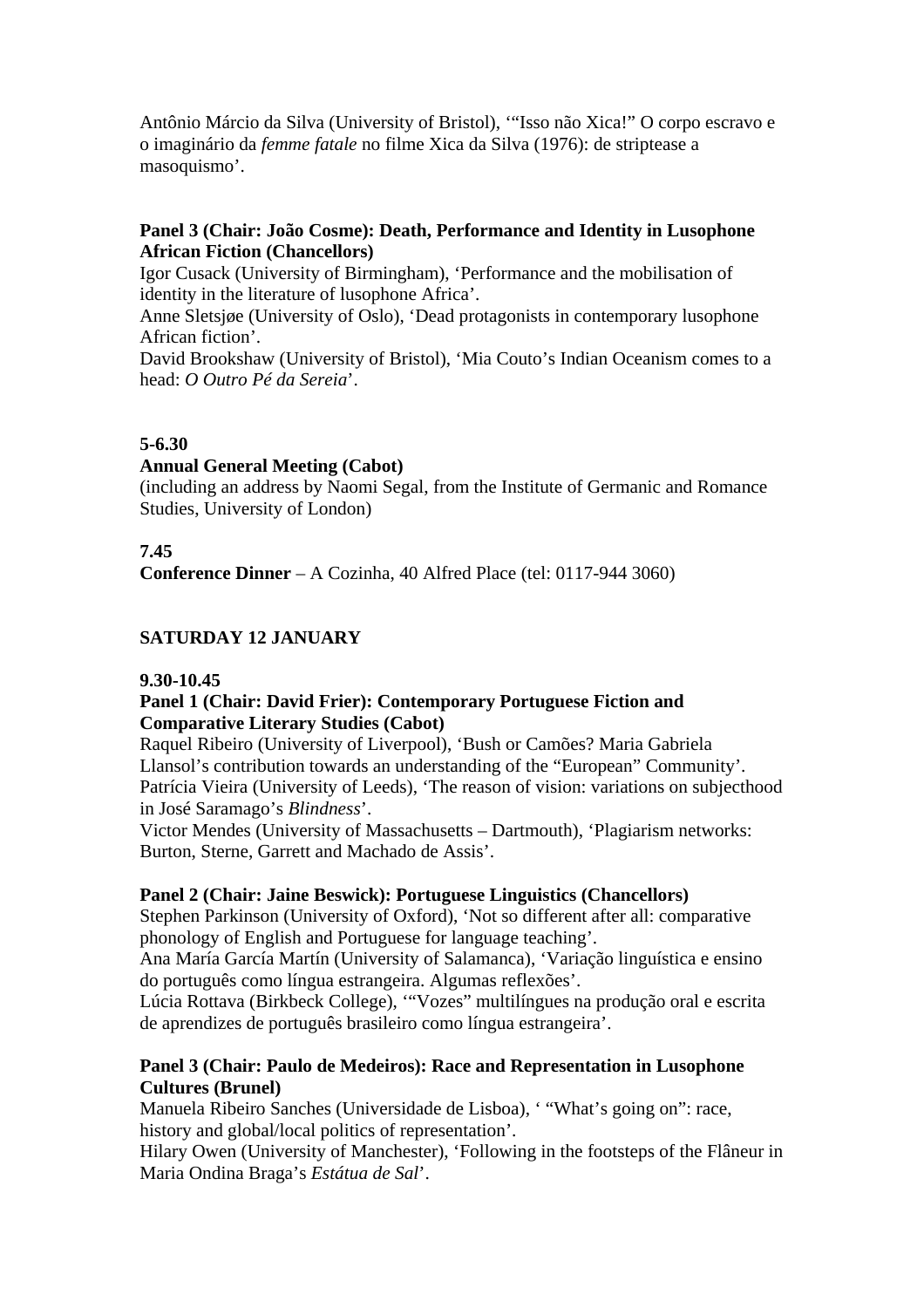### **COFFEE – 10.45-11.00 (Cabot Foyer)**

## **11.00-12.15**

# **Panel 1 (Chair: John Kinsella): Estudos Pessoanos (Chancellors)**

Rui Miranda Gonçalves (University of Nottingham), 'In and out of *Mensagem*: a revisitation'.

Mariana Castro (King's College London), 'Fernando Pessoa and the "Shakespeare problem"'.

Aino Rinhaug (University of Oslo), '*Vago, subtileza e complexidade*- on the scientific art form of Fernando Pessoa'.

### **Panel 2 (Chair: Mark Sabine): Brazilian Popular Music: A Panel Organised in Memory of Dr Vanessa Knight (Cabot)**

Lorraine Leu (University of Bristol), 'Music, community and urban space in early twentieth-century Rio de Janeiro'.

Lisa Shaw (University of Liverpool), ' "O que é que a baiana tem?" Carmen Miranda, Josephine Baker and Brazilian popular song'.

David Treece (King's College London), ' "Águas de Março": liturgy and the promise of life'.

Dário Borim (University of Massachusetts-Dartmouth), 'Caetano Veloso beyond "ethnic" and easy-listening tunes'.

### **Panel 3 (Chair: Hilary Owen): Race and Representation in Lusophone Cultures (Brunel)**

Ellen Sapega (University of Wisconsin-Madison), 'Cultural politics in a "racial democracy"'.

Phillip Rothwell (Rutgers University), 'The race for mobility: cars and the color-bar in Lusophone African film'.

Claudia Pazos Alonso (University of Oxford), 'The "líquida fronteira" of race in *Vinte e Zinco* by Mia Couto'.

Joana Passos/Elena Brugioni (Universidade do Minho), 'Mis/representing race stereotypes: Mia Couto's irony and the fragmentation of antithetical thought'.

# **LUNCH - 12.15-1.30 (Cabot Foyer)**

# **1.30-2.45**

# **Panel 1 (Chair: Juliet Perkins): Estudos Queirosianos (Cabot)**

David Frier (University of Leeds), 'The mystery of the Mandarin, or why Teodoro can never tell his own story'.

Bob Oakley (University of Birmingham), 'Balzac, Flaubert and Machado de Assis visit Lisbon: an intertextual meditation on *O Primo Basílio*'.

Sandra Sousa (Brown University), 'The importance of space and gender in *O Primo Bazilio* by Eça de Queiroz'.

Maria Eduarda Vassallo-McGeoch (University of Leeds), 'Eça de Queiroz e a ideia da harmonia'.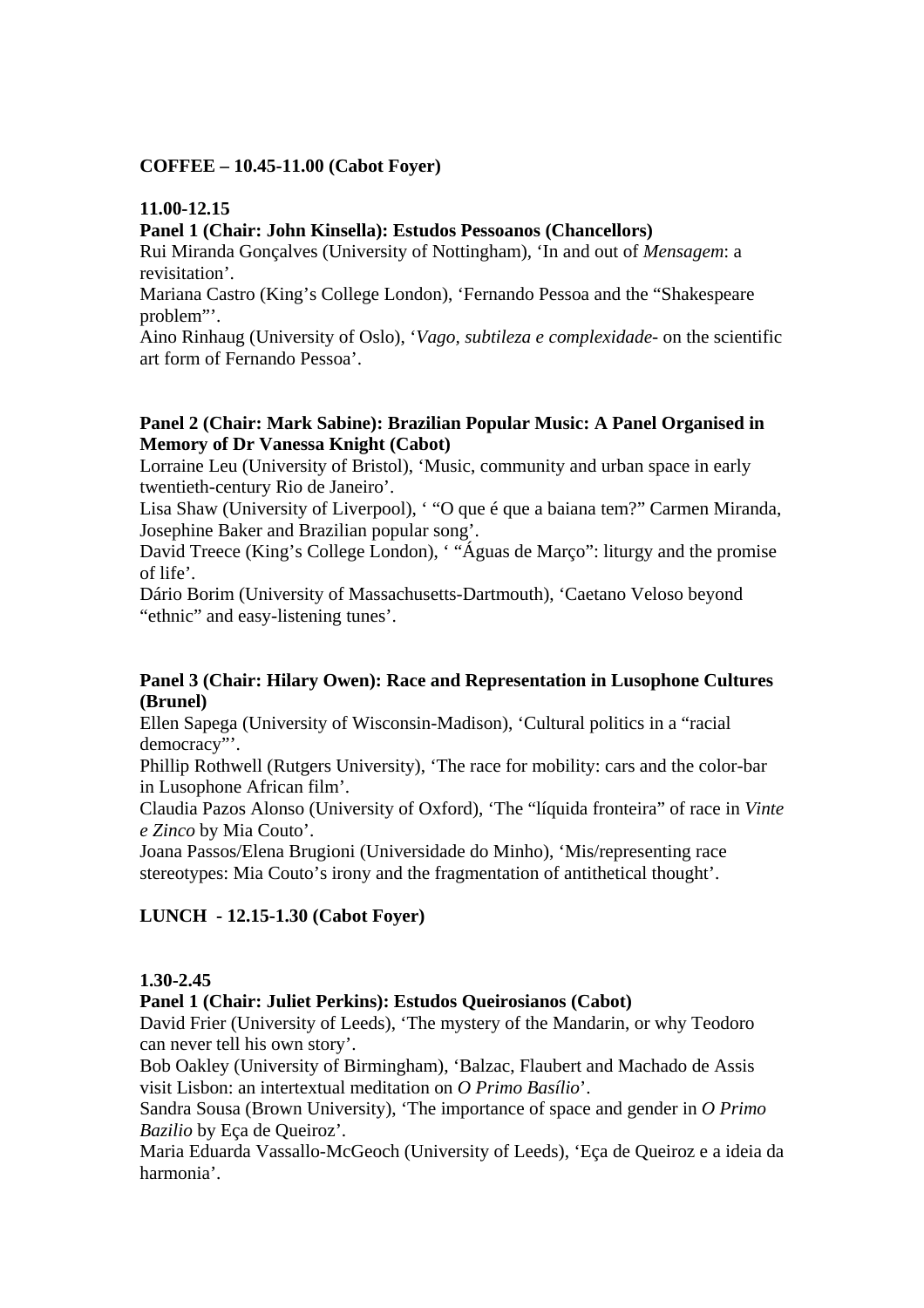# **Panel 2 (Chair: David Brookshaw): Literary representations of the Atlantic Islands and Diasporas (Chancellors)**

Maria Tavares (University of Manchester), 'Resituando as margens e o centro: uma leitura de *Mornas Eram as Noites*, de Dina Salústio'.

Carmen Ramos (University of Sheffield), 'Autobiographies of Portuguese emigrants: the creation of a transnational space?'

John Kinsella (NUI-Maynooth), 'Voices from the islands: poetry of the mid-Atlantic margins'.

# **Panel 3 (Chair: Hilary Owen): Race and representation in Lusophone Cultures (Brunel)**

Ana Margarida Fonseca (Instituto Politécnico da Guarda), 'Cor, classe, poder e amor – uma análise das representações da raça na literatura pós-colonial de língua portuguesa'.

Paula Jordão (University of Utrecht), 'Mozaicos angolanos em Pepetela e Ondjaki'. Adriana Alves de Paula Martins (Universidade Católica – Viseu), 'Representações da raça em *A Costa dos Murmúrios* e *O Vento Assobiando nas Gruas* de Lídia Jorge'. Ana Margarida Dias Martins (University of Manchester), 'Race, gender, class: a study of Lídia Jorge's *O Vento Assobiando nas Gruas*'.

# **TEA – 2.45-3.00 (Cabot Foyer)**

### **3.00-4.15**

### **Panel 1 (Chair: Igor Cusack): Asian, African and Comparative Fiction (Chancellors)**

Paul Castro (University of Cambridge), 'Vimala Devi's *Monção*: the last snapshots of colonial Goa'.

João Cosme (University of Bristol), 'Two different literary Africas: Mestiçagem vs. Pan-Africanism'.

Gustavo Infante (University of Bristol), 'Family paradigm in crisis: a comparative exposition of the narratives of Augusto Abelaira and Yu Hua'.

# **Panel 2 (Chair: Filipe de Meneses): The Portuguese Abroad (Cabot)**

Teresa Pinto Coelho (Universidade Nova), 'Late Victorian England as seen by Eça de Queirós and Oliveira Martins'.

Claire Williams (University of Liverpool), 'Nas terras de Sua Majestade: visits to Britain in the works of Maria Ondina Braga'.

Jaine Beswick (University of Southampton), '"They come here, they take our jobs"…: Media and local community portrayals of Portuguese-speaking communities in the UK'.

Mariane Schoenmakers (University of Utrecht), 'The Portuguese in the Netherlands'.

# **Panel 3 (Chair: Paula Jordão): Race and Representation in Lusophone Cultures (Brunel)**

Anthony Soares (Queen's University of Belfast), ' "A whiter shade of black": the "grey" Portuguese and the lusophone presence in Northern Ireland'.

José Ornelas (University of Massachusetts – Amherst), '(Im)penetrable

territory/body: the construction of Africa in the works of Teolinda Gersão'.